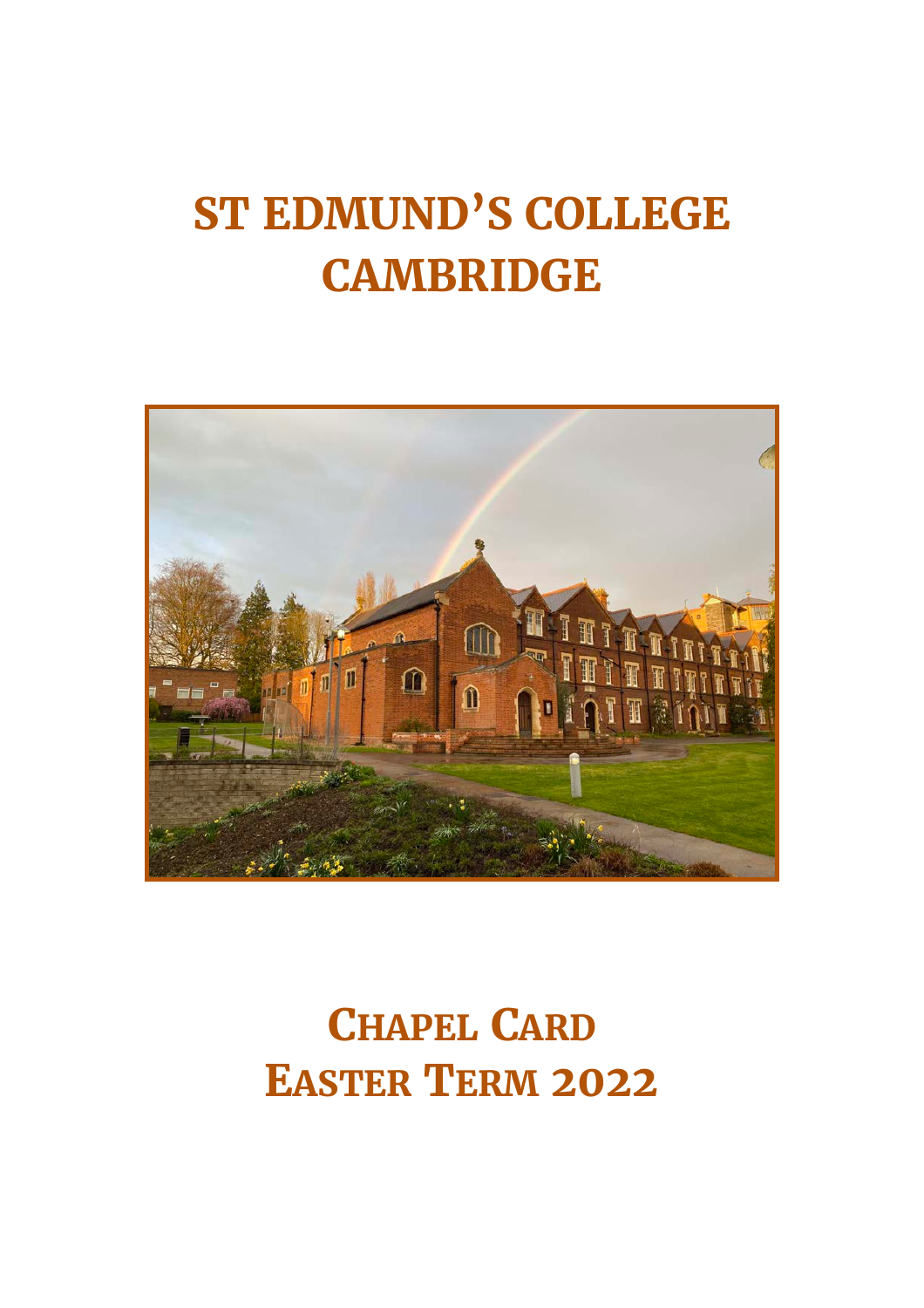#### **MASS**

**Sunday Mass** is celebrated throughout the calendar year at 10.30am. To be informed of any changes in the Chapel schedule and to receive other occasional Chapel information, you can subscribe to our mailing list  $-$  please contact the Dean

#### **SUNDAY MASSES IN TERM TIME**

|                                                    | 15 May - 5th Sunday of Easter - Mass (with cantor) 10:30                       |
|----------------------------------------------------|--------------------------------------------------------------------------------|
|                                                    | Celebrant and Preacher, Fr Paul fletcher SJ                                    |
|                                                    | 22 May - 6th Sunday of Easter - Mass (with cantor) 10:30                       |
|                                                    | Celebrant and Preacher, The Dean                                               |
|                                                    | 29 May $-$ 7th Sunday of Easter $-$ Mass (with cantor)10:30                    |
|                                                    | Celebrant and Preacher, The Dean                                               |
| 05 June — Pentecost — Mass (with cantor) 10:30     |                                                                                |
|                                                    | Celebrant and Preacher, The Dean                                               |
| 12 June — Trinity Sunday, Final Mass of Term       |                                                                                |
|                                                    | (sung by Chapel Choir & Schola) 10:30                                          |
|                                                    | Celebrant and Preacher, The Dean                                               |
| 19 June — Corpus Christi: Mass (with cantor) 10:30 |                                                                                |
|                                                    | Celebrant and Preacher, The Dean                                               |
| <b>HOLY DAYS</b>                                   |                                                                                |
| Thursday 26 May $18:15$                            | The Ascension of the Lord                                                      |
|                                                    | Preacher, Rev. Dr Allen Brent                                                  |
|                                                    | <b>31 May — the Visitation of the Lord — Mass (sung by Chapel Choir) 18:15</b> |
|                                                    | Celebrant and Preacher, The Dean                                               |
| <b>ANGLICAN EUCHARIST</b>                          |                                                                                |
| Wednesday 11th May, 12:00                          | Celebrant, Rev. Shirley Holder                                                 |
| Wednesday 1st June, 12:00                          | Celebrant, Rev. Dr Rodney Holder                                               |

The Sacrament of Reconciliation (Confession) is available by appointment with the Dean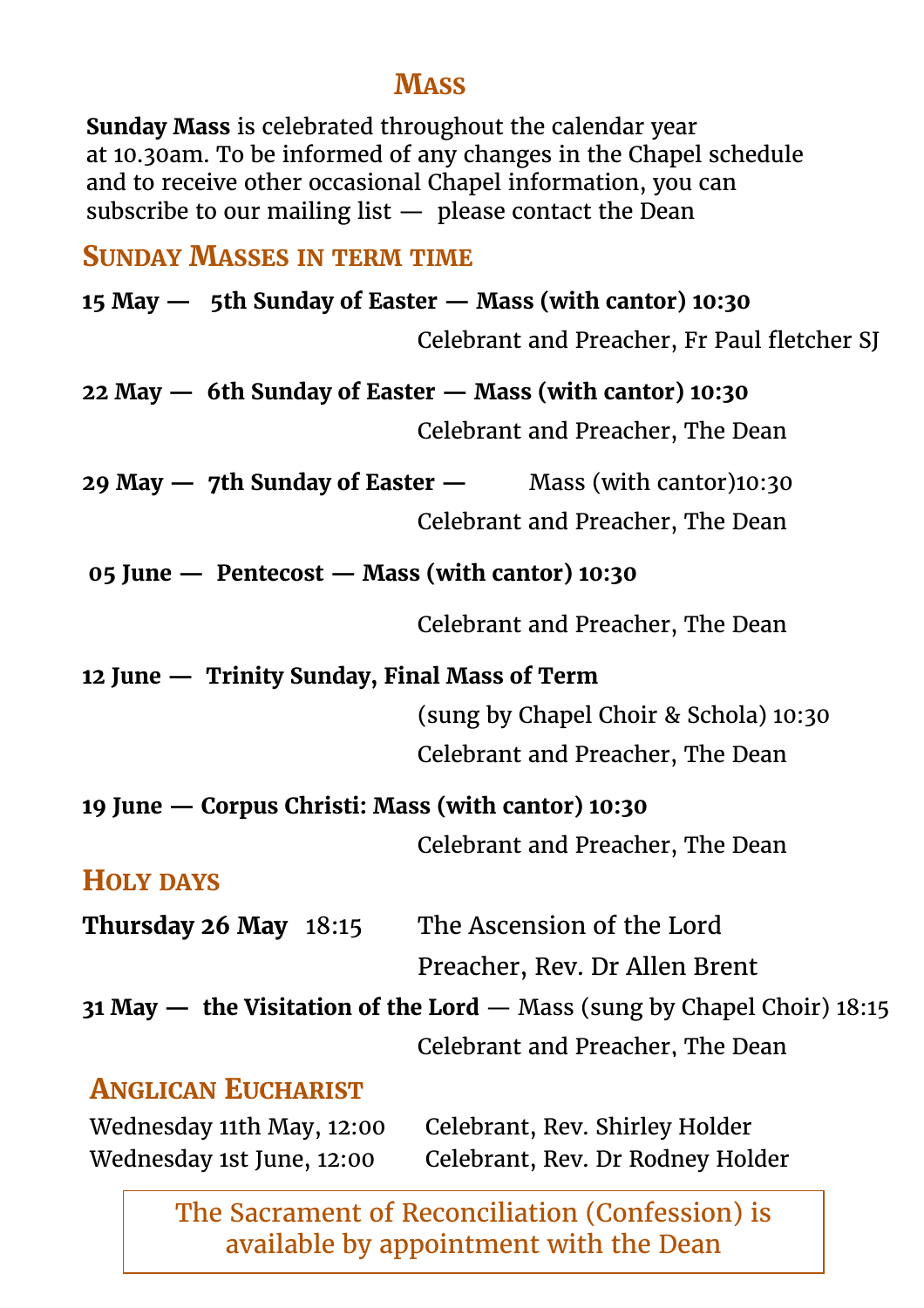## **MUSIC IN ST EDMUND'S COLLEGE CHAPEL**

The **Chapel Choir** The Chapel Choir sing for Sunday Mass generally once a month, and membership is open to anyone. There is no audition process, and members range from experienced singers to those who are just starting out.

**The Chapel Schola** The Chapel Schola is open to students of St Edmund's and the wider University, and Choral Awards are available for members of the College. The Schola generally sing one- or two-to-a-part, so a high standard of musicianship is required. Entry is by audition. The commitment is roughly eight hours a term, providing an ideal opportunity for experienced singers who for whatever reason are unable to commit to the busier schedule of another Collegiate Choir.

Singing lessons are available free-of-charge to members of both choirs. The Director of Chapel Music (Miss Louisa Denby) welcomes enquiries at any stage of the year; she can be reached via chapel-music@st-edmunds.cam.ac.uk.

# **THE COLLEGE**

St Edmund's College is unique among all the colleges of Oxford and Cambridge in having, by Statute, a Catholic Chapel and a Catholic priest as Dean. The College was founded in 1896 as a house of residence, primarily for Catholic priests reading for degrees in the University. It became an Approved Foundation in 1975, changed its name from St Edmund's House to St Edmund's College in 1986, achieved full collegiate status in 1996 and received its Royal Charter in

# **THE CHAPEL**

The College Chapel is a Grade II listed building, designed by Father Benedict Williamson CSSP. Its foundation stone was laid in 1915 by Cardinal Bourne, the then Archbishop of Westminster, and opened in 1916 by Francis Keating, the then Bishop of Northampton. The bronze sculpture of St Edmund of Abingdon, the College's patron, commemorating the Chapel's centenary, is by Rodney Munday. The Chapel is accessible from within the College at the end of the main corridor in the Norfolk Building at all times. For liturgical events, it can be accessed also through the main door. All members of the College, as well as visitors, are welcome to attend all events taking place in the Chapel.